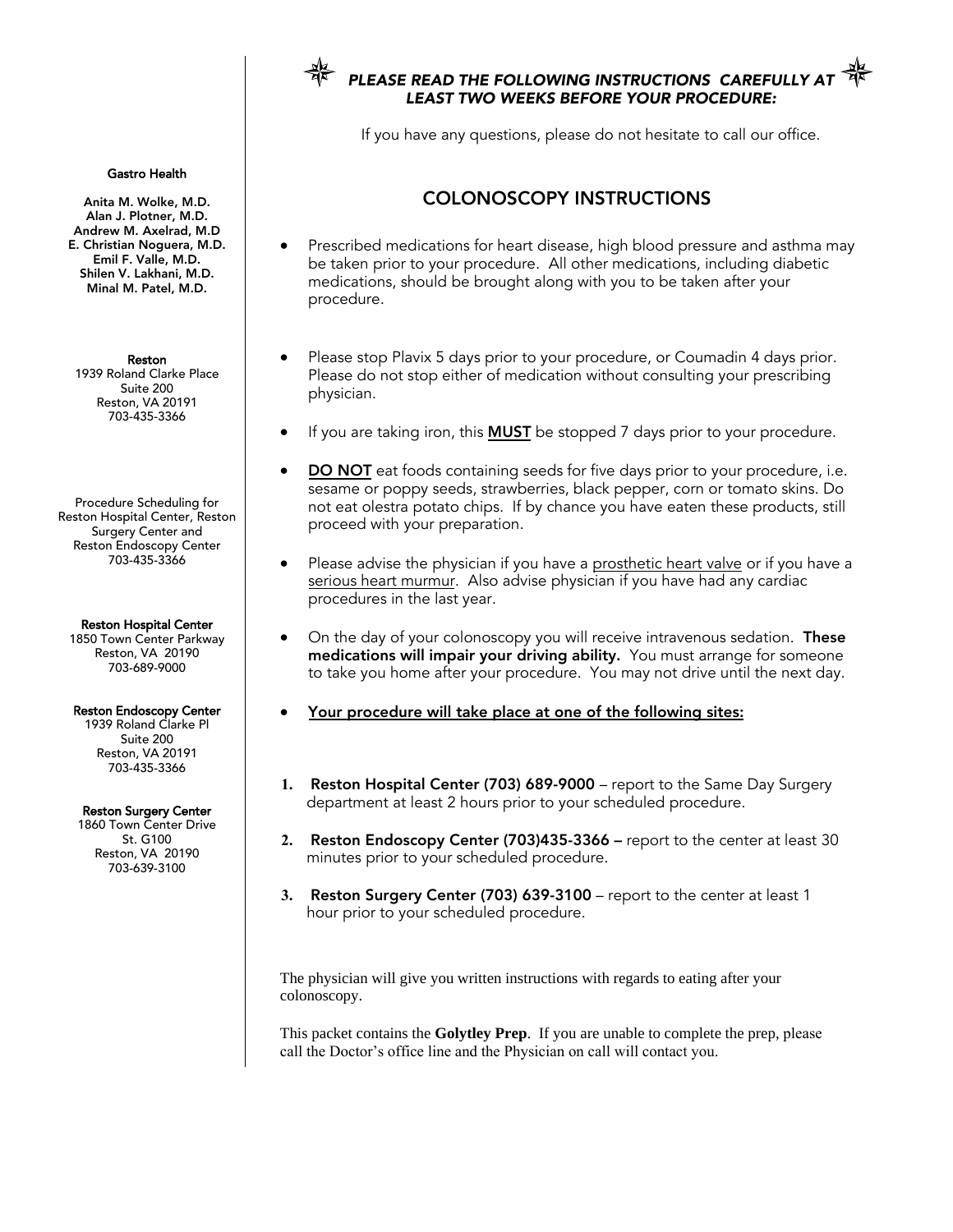## Golytley Prep for Colonoscopy:

## At Least One Week before the Procedure**:**

1. Fill the prescription for Golytely.

## One Day before the Procedure:

- 1. Begin a clear liquids diet starting at breakfast and continue for the entire day. See attached list for "Clear Liquid Diet". Drink at least eight to ten 8 fluid ounce glasses of liquid throughout the day.
- 2. In the morning (the day before the procedure), fill your Golytely bottle with water. Refrigerate mixture.
- 3. At 6:00 p.m. add the flavor packet to the mixture, and drink one 8 ounce glass of the solution every 10-15 minutes until half of the solution has been consumed.
- 4. Continue to drink as much clear liquids as possible until bedtime.

### The Morning of the Procedure:

- 1. Wake 5 hours before your procedure time and complete the Golytely solution over 1 hour. If you feel you will need more than 1 hour to complete the remaining solution, please adjust the time you are waking up.
- 2. Upon finishing the solution, **NOTHING** by mouth is permitted. This includes mints, gum, ice cubes, etc.

It is OK to take your blood pressure or heart medication with enough water to

3. swallow the medications. DO NOT take diabetes medication WITHOUT PRIOR INSTRUCTION from your Primary Care Physician (your dosage may have to be adjusted). Clear liquids are allowed up to 6 hours before procedures.

If you have any questions or concerns, please call our office, 703-435-3366.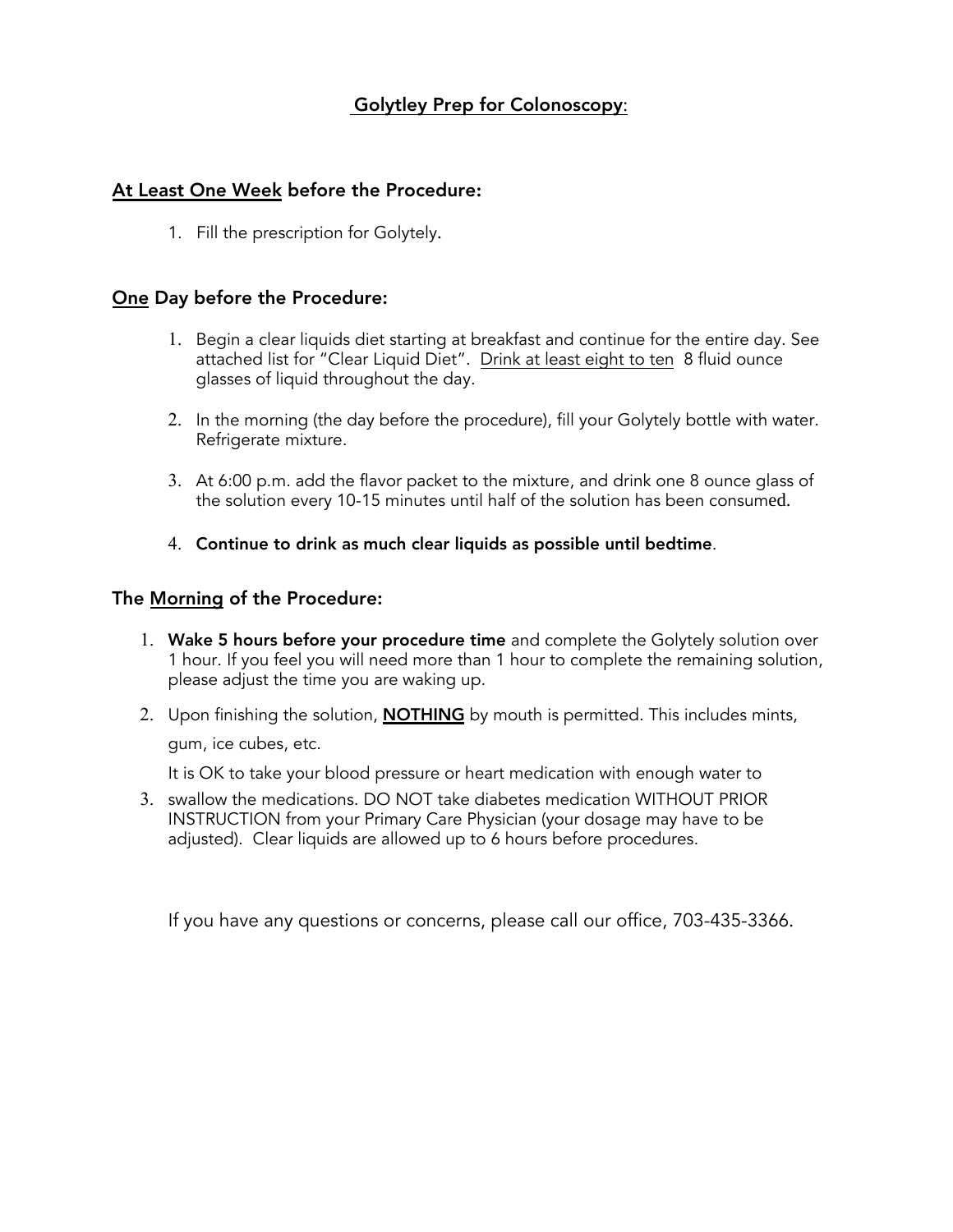# CLEAR LIQUID DIET

This diet provides fluids that leave little residue and are easily absorbed with minimal digestive activity. This diet is inadequate in all essential nutrients and is recommended only if clear liquids are temporarily needed. No red or purple liquids should be consumed!

| <b>Food Group</b>                             | <b>Foods Allowed</b>                                                           | <b>Foods to Avoid</b>                 |
|-----------------------------------------------|--------------------------------------------------------------------------------|---------------------------------------|
| Milk & Beverages<br>No red or purple liquids! | Tea and coffee (no creamer),<br>carbonated beverages, fruit<br>flavored drinks | Milk, creamer, milk<br>drinks         |
| <b>Meats &amp; Meat Substitutes</b>           | None                                                                           | Fruit juices with<br>unstrained fruit |
| Vegetables                                    | None                                                                           |                                       |
| Fruits & Fruit Juices                         | Strained fruit juices: apple, white<br>grape, lemonade                         |                                       |
| Grains & Starches                             | None                                                                           |                                       |
| Soups                                         | Clear broth, consommé                                                          |                                       |
| Desserts                                      | Clear flavored gelatin, popsicles<br>No red or purple flavors                  |                                       |
| Fats                                          | None                                                                           |                                       |
| Miscellaneous                                 | Sugar, honey, syrup, clear hard<br>candy, salt                                 |                                       |

*\**The following menu is only a suggestion\*

#### Breakfast

| 4 oz. White grape juice               |                                                                       | <b>Dinner</b>                             |
|---------------------------------------|-----------------------------------------------------------------------|-------------------------------------------|
| 6 oz. Clear broth                     | Lunch                                                                 | 4 oz. Lemonade                            |
| JELL-O <sup>®*</sup><br>Tea           | 4 oz. Apple juice 6<br>oz. Clear broth<br>JELL-O <sup>®*</sup><br>Tea | 6 oz. Clear broth<br>JELL-O <sup>®*</sup> |
| * Plain only, no fruit or<br>toppings |                                                                       | Tea                                       |

Jell-O is a registered trademark of Kraft General Foods, Inc.